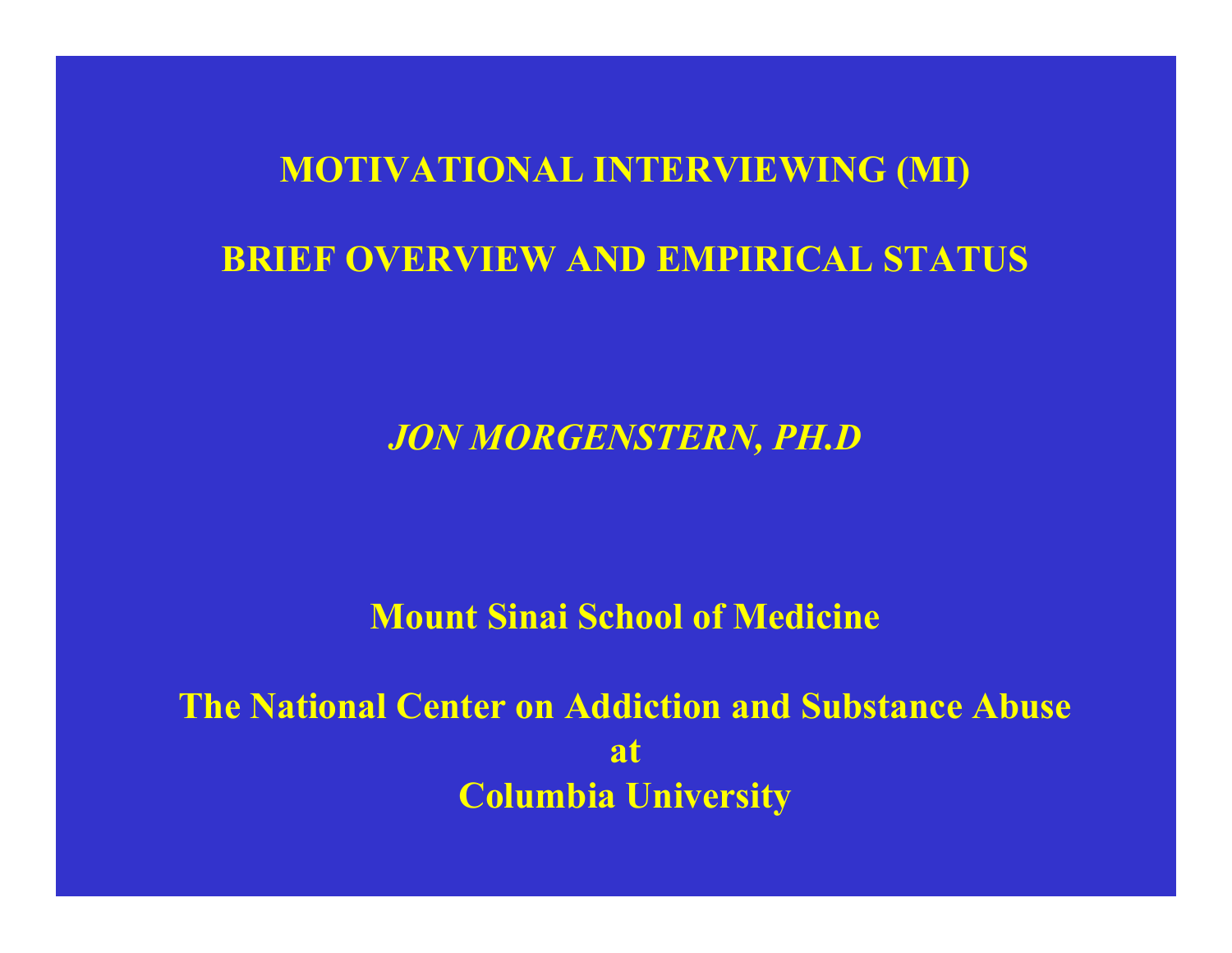## **OVERVIEW OF PRESENT OVERVIEW OF PRESENTATION**

- **CONCEPTUAL BACKGROUND**
- **KEY FEATU RES OF M I**
- **EMPIR ICAL EVIDENCE**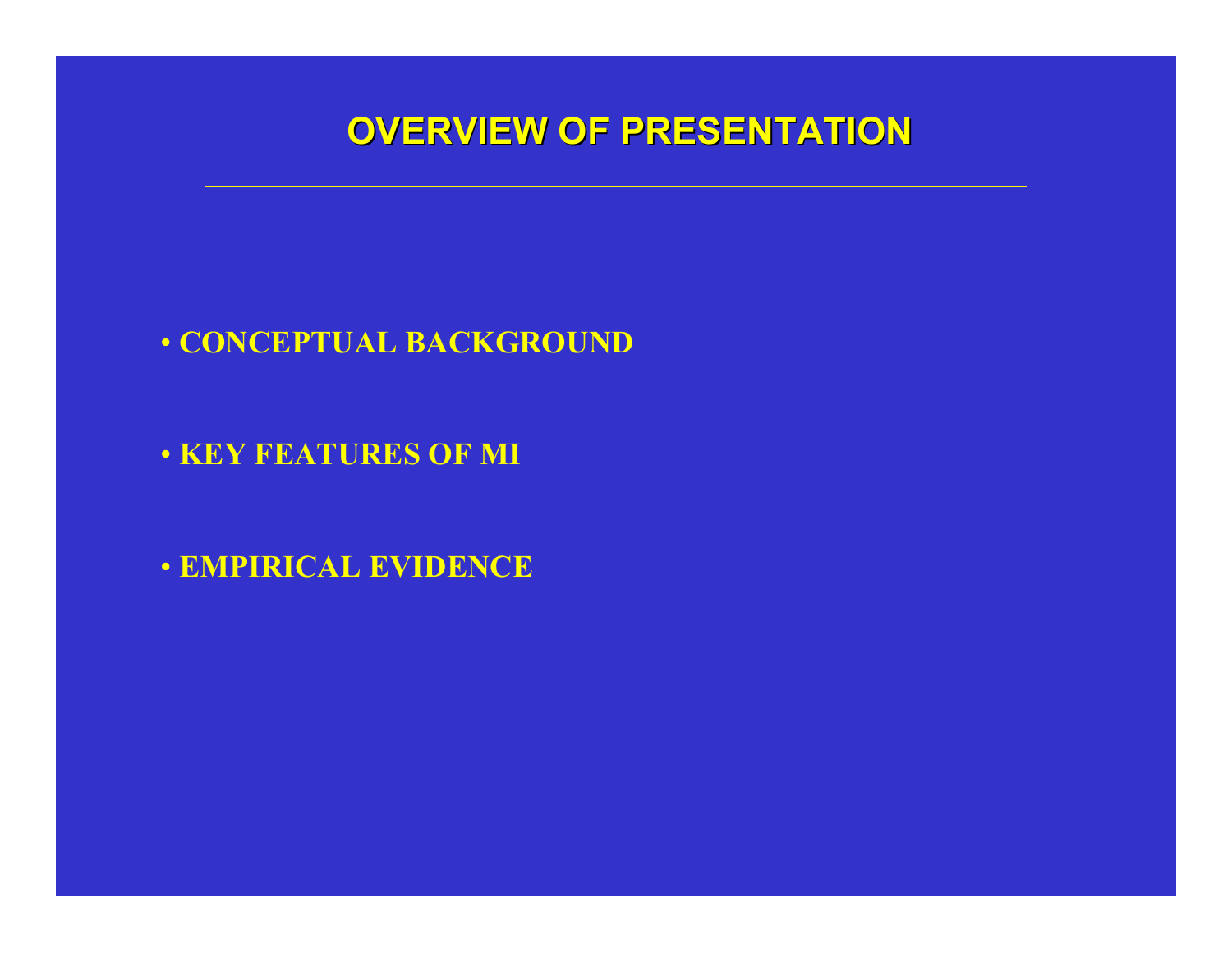# **CLINICAL VIGNETTES CLINICAL VIGNETTES**

• A 15-year-old boy, Tommy, is sitting in your office with you. He says, "My parents are always on my back. I can't even go out with my friends without their wanting to know where I'm going, who I'm with, and when I'll be back. Now they find one joint in my drawer and they're off the wall. It's not like nobody else my age does it. Most kids do booze or weed. I wish they'd just leave me alone." <u>How would you</u> <u>respond to Tommy?</u>

• You listen to a 53-year-old physician, Dr. Thompson, say, "I feel like I've been railroaded. My husband's been after me about my drinking at home, and now this selfrighteous 'Impaired Physician Committee' tells me I have to come here and see you or lose my license. Well, who are you to tell me about drugs and alcohol? Just what exactly are your qualifications? <u>" What would you say to her</u>?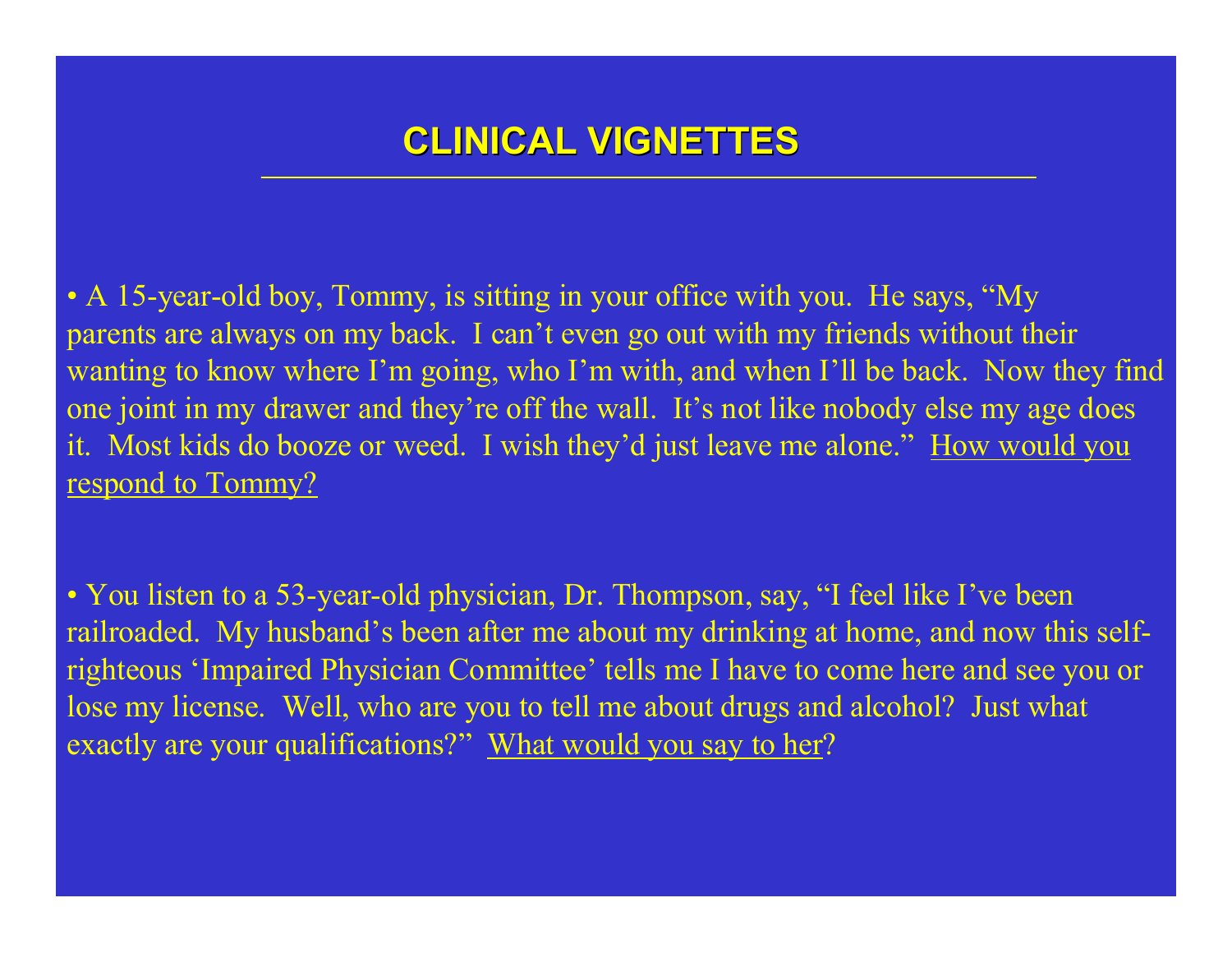# **MOTIVATIONAL INTERVIEWING VATIONAL INTERVIEWING**

#### **BELIEFS ABOUT MOTIVATION (***True or False?)*

- Until a person is motivated to change, there is not much a practitioner can do
- The most significant aspects of human motivation are unconscious
- It usually takes a significant shock or crisis to motivate a person to change
- A person's readiness for change fluctuates over time, sometimes rapidly
- Motivation is an interpersonal interaction
- Resistance to change arises from deep-seated defense mechanisms
- People choose whether or not they will change
- Motivation for change requires "hitting bottom"
- Readiness for change involves a balancing of "the pros" and "the cons"
- A person's motivation depends a lot on the situation
- Once a person is motivated to change, it is important to act quickly
- Creating motivation for change usually requires confrontation
- Denial is not a client problem, it is a therapist skill problem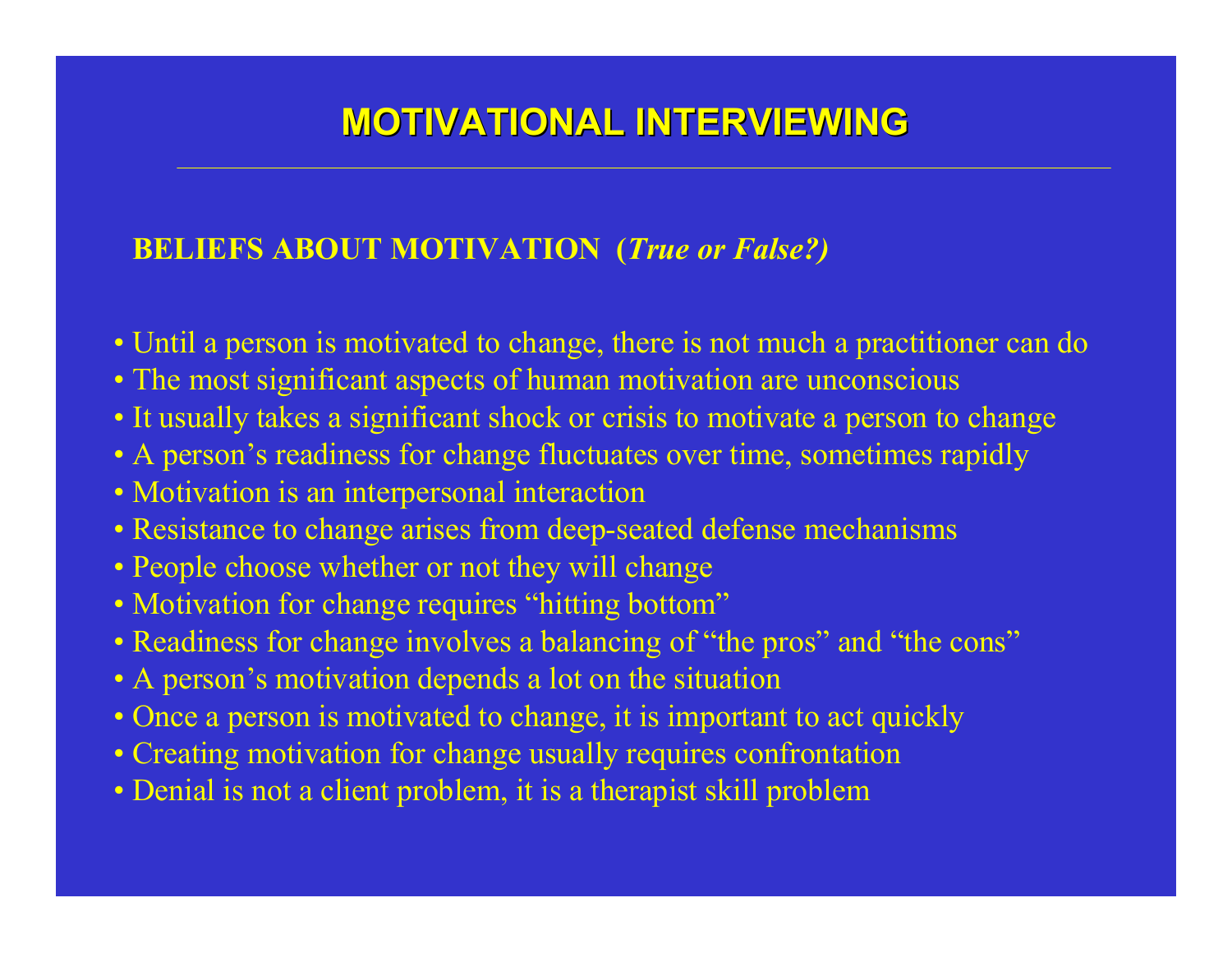### **CONCEPTUAL BACKGROUND CONCEPTUAL BACKGROUND**

- **BRIEF INTERVENTIONS**
- **STAGES OF CHANGE**
- **THERAPIST INFLUENCE**
- **CONFLICT THEORY**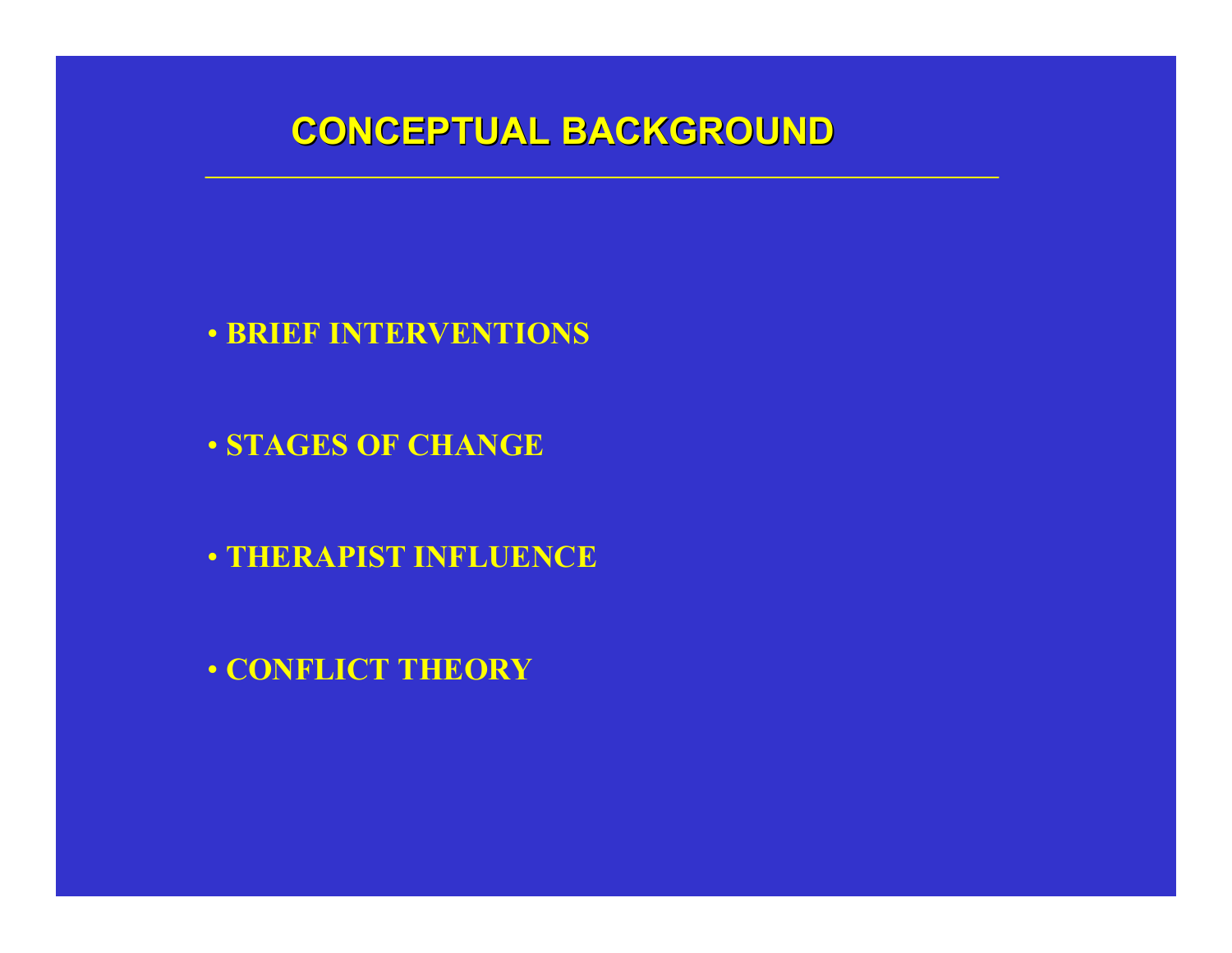# **BRIEF INTERVENTIONS BRIEF INTERVENTIONS**

- **A single treatment session is effective in enhancing motivation and outcome**
- Brief interventions often yield equivalent outcomes compared to intensive **treatment**
- **Common elements**
	- **Personal choice and responsibility**
	- **Positive encounter**
	- **Increase self-efficacy**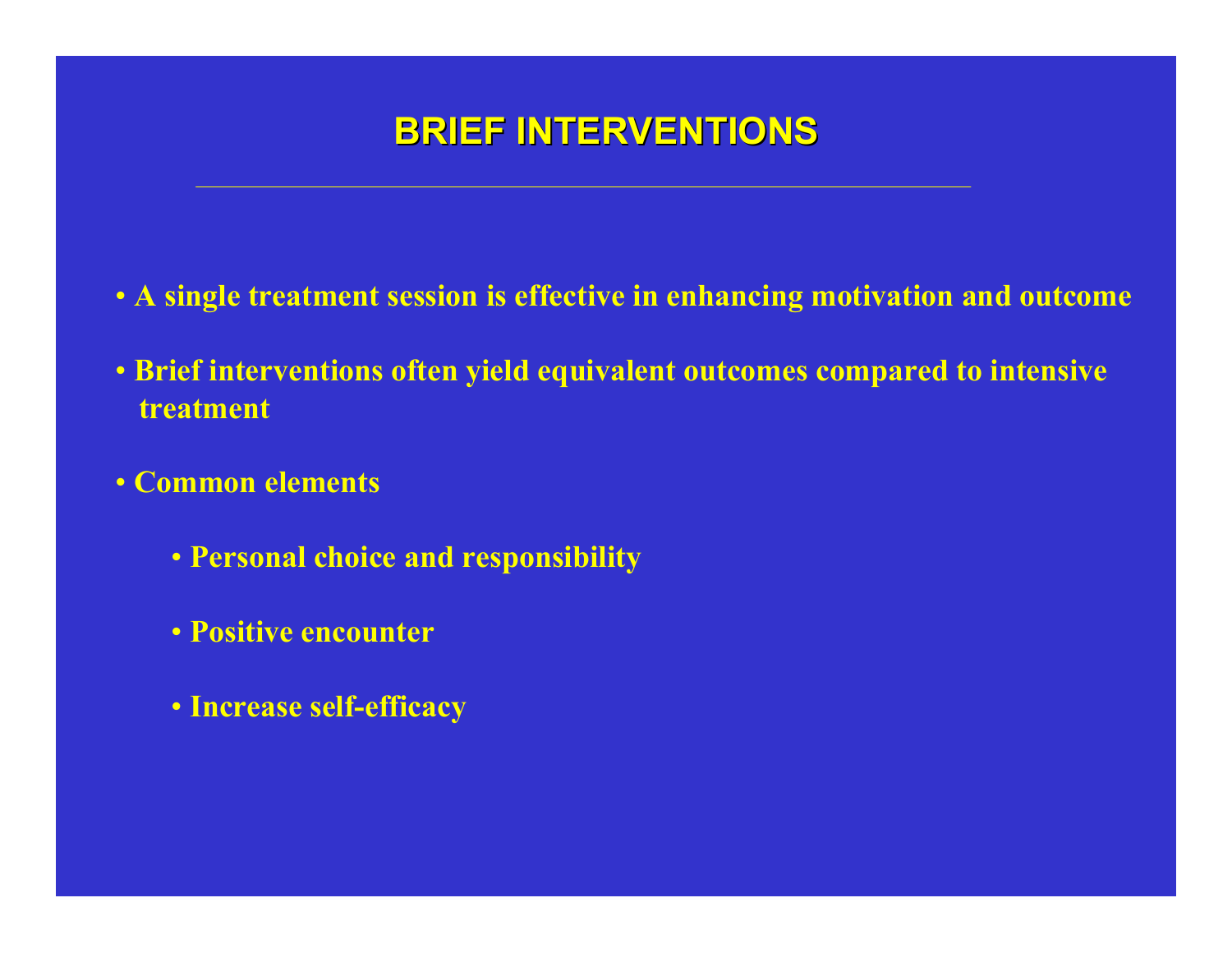### **STAGES OF CHANGE STAGES OF CHANGE**

**Prochaska and DiClemente (1986) developed a transtheoretical model positing progressive stages of change with the idea that therapeutic interventions should be matched to the client's level of readiness.**

**PRECONTEMPLATION.** The person is not considering change, often because he or she does not perceive a problem or a need to change.

**CONTEMPLATION.** The person may seesaw ambivalently between changing and remaining the same, perhaps weighing the costs and benefits as in a decisional balance.

**PREPARATION.** The person is clear that a change is needed and is getting ready or considering what to do.

**ACTION.** The person has identified one or more steps to take and begins implementation.

**MAINTENANCE.** The person sustains change. *Relapse* is also included as a normal par<sup>t</sup> of the change process, in that most people do not maintain change on their first try and cycle through the stages several times before achieving stable change.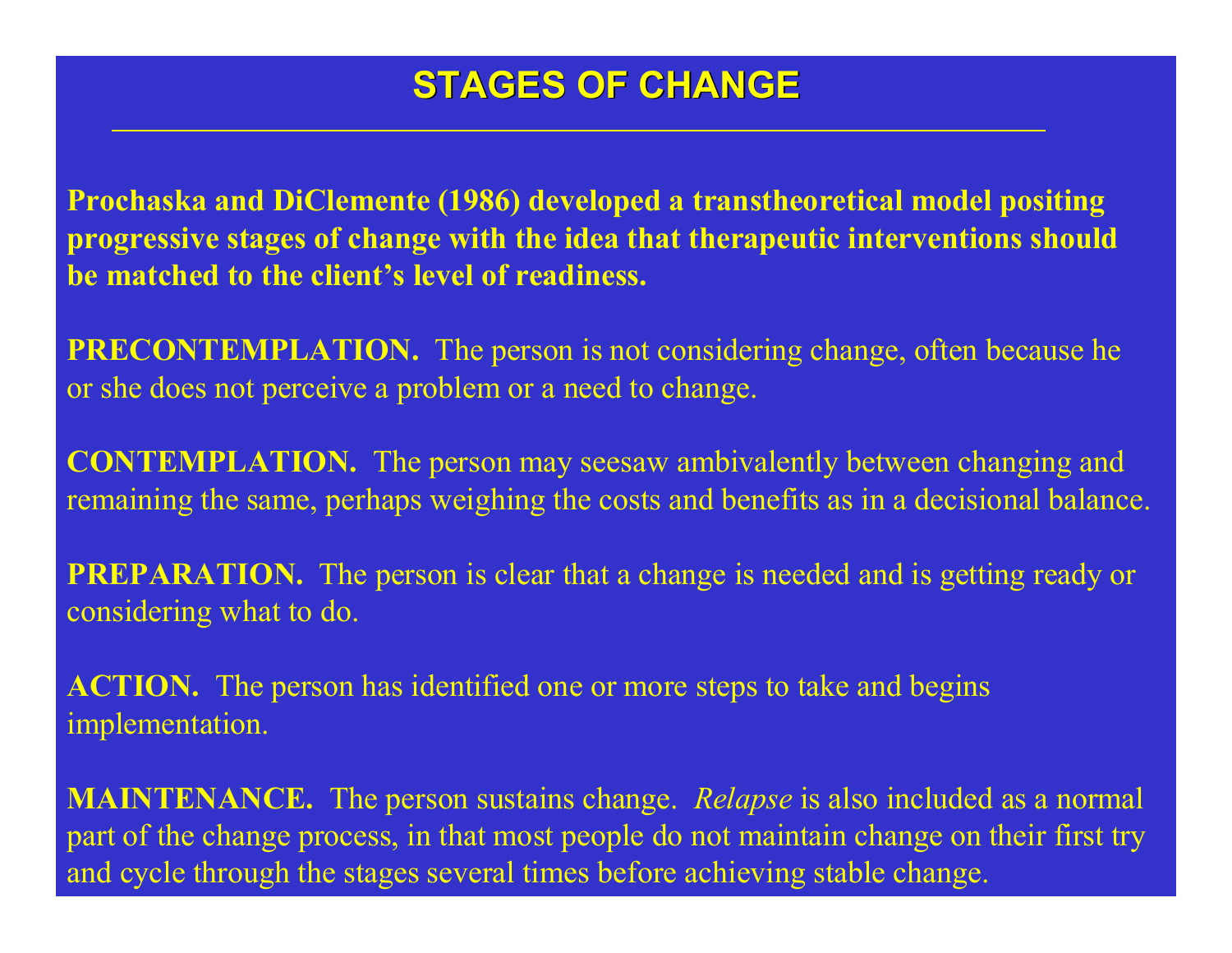## **THERAPIST INFLUENCE THERAPIST INFLUENCE**

- **Client outcomes differ based on the therapist**
- Accurate empathy versus confrontation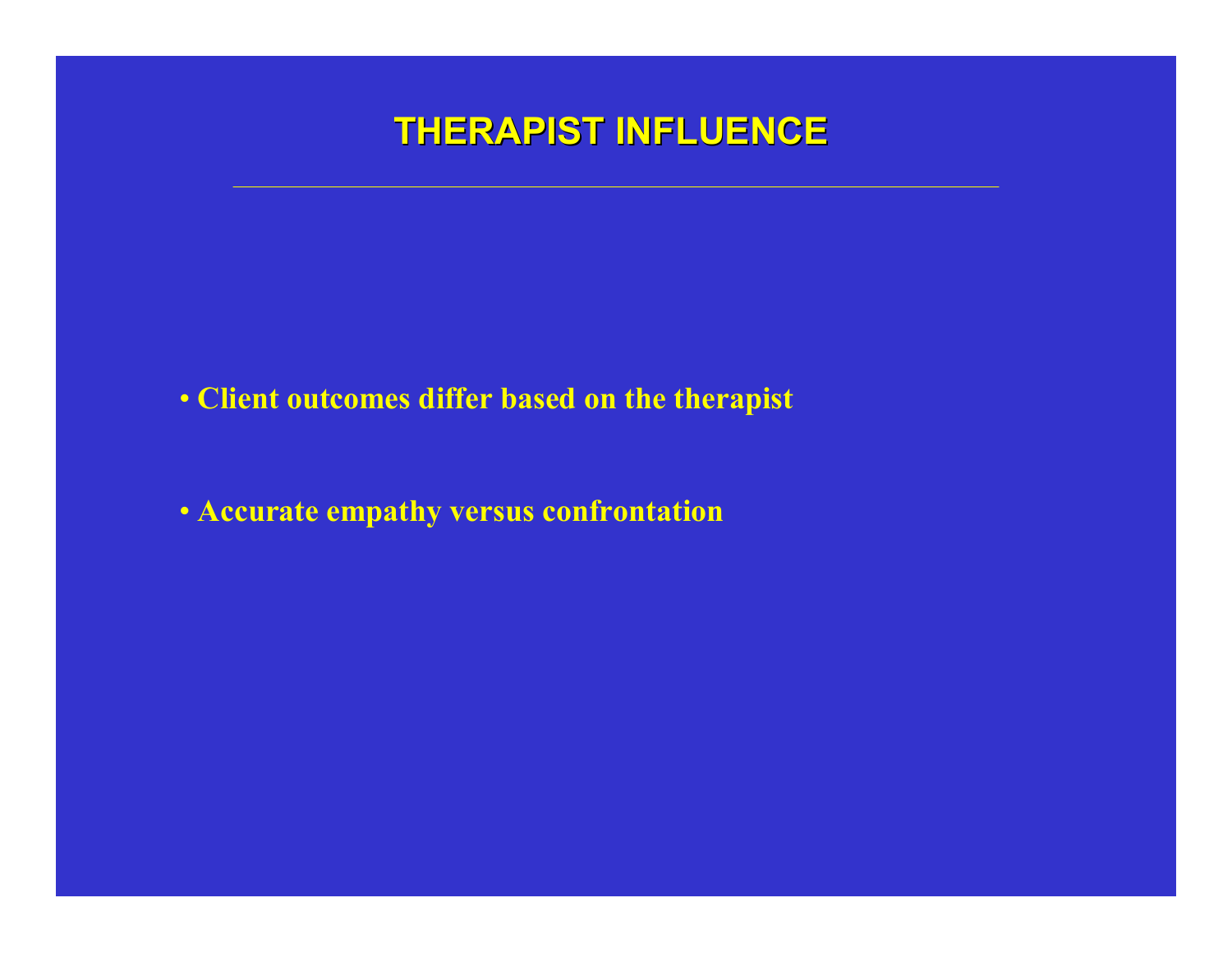

- **Ambi v a l ence i s a central feat ure of the s truggle to change**
- **Ambivalence is present even when not apparent**
- •**Ambivalence mus t be engaged rather than overridden**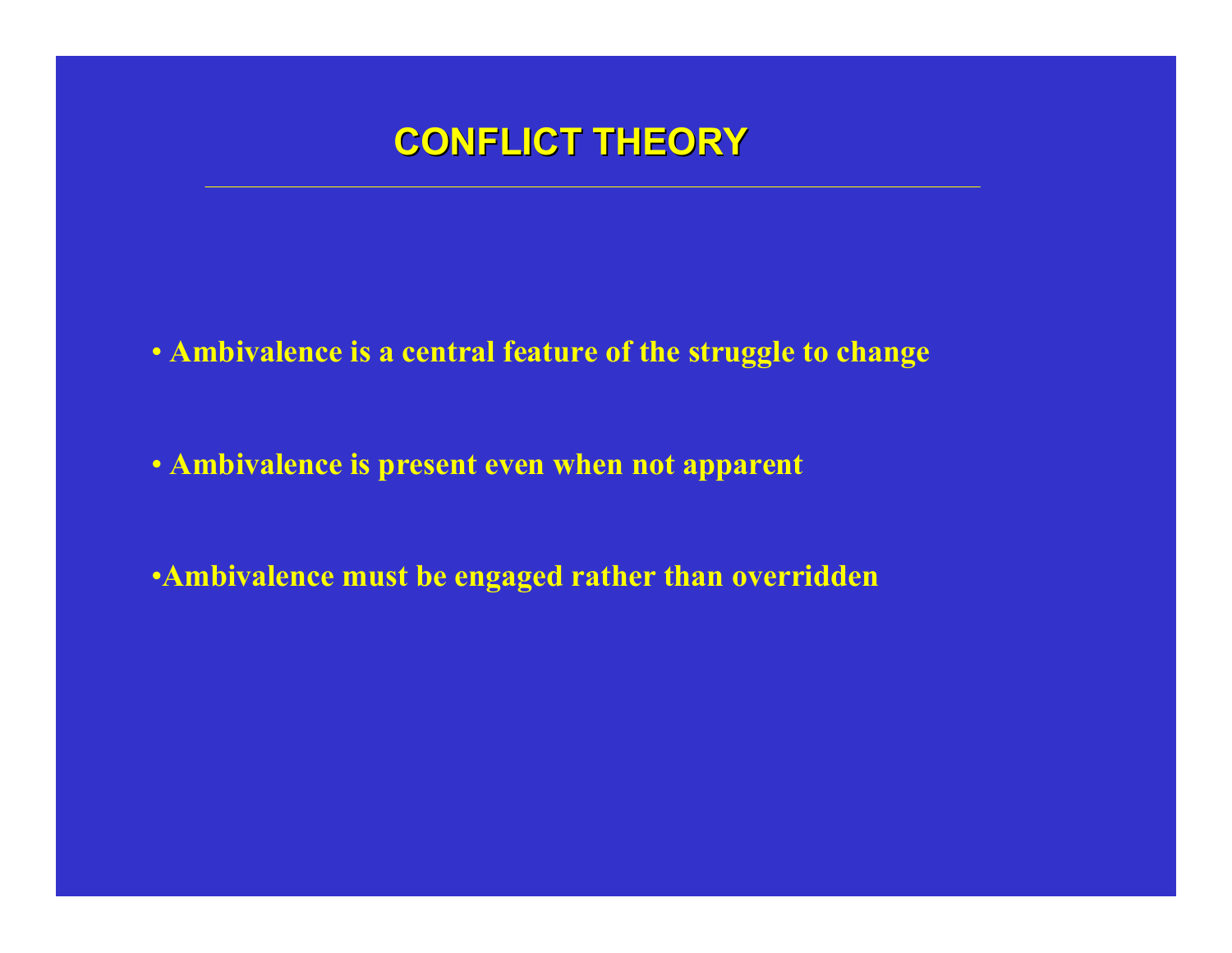# **WHAT IS MOTIVATIONAL INTERVIEWING?**

- **Brief intervention designed to mobilize client's internal resources for change by enhancing intrinsic motivation**
- **A style of being with people, not just a set of techniques**
- **Combines non-directive and directive approaches**
- **An important goal is to clarify values and amplify discrepancies**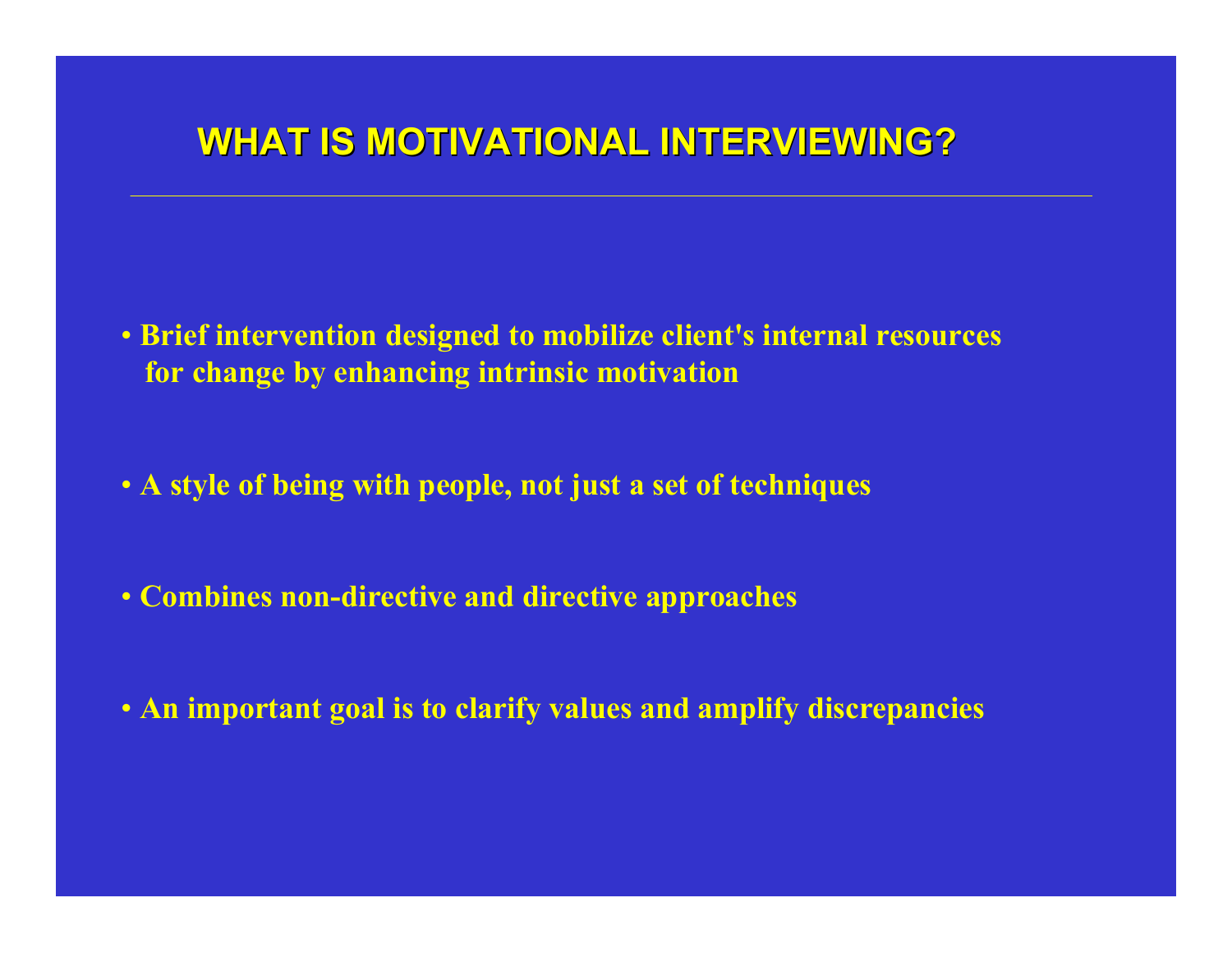## **PRINCIPLES OF PRINCIPLES OF MOTIVATIONAL INTERVIEWING TIVATIONAL INTERVIEWING**

- **Express empathy**
- **Develop discrepancy**
- **Avoid argumentation**
- **Roll with resistance**

• **Support self-efficacy**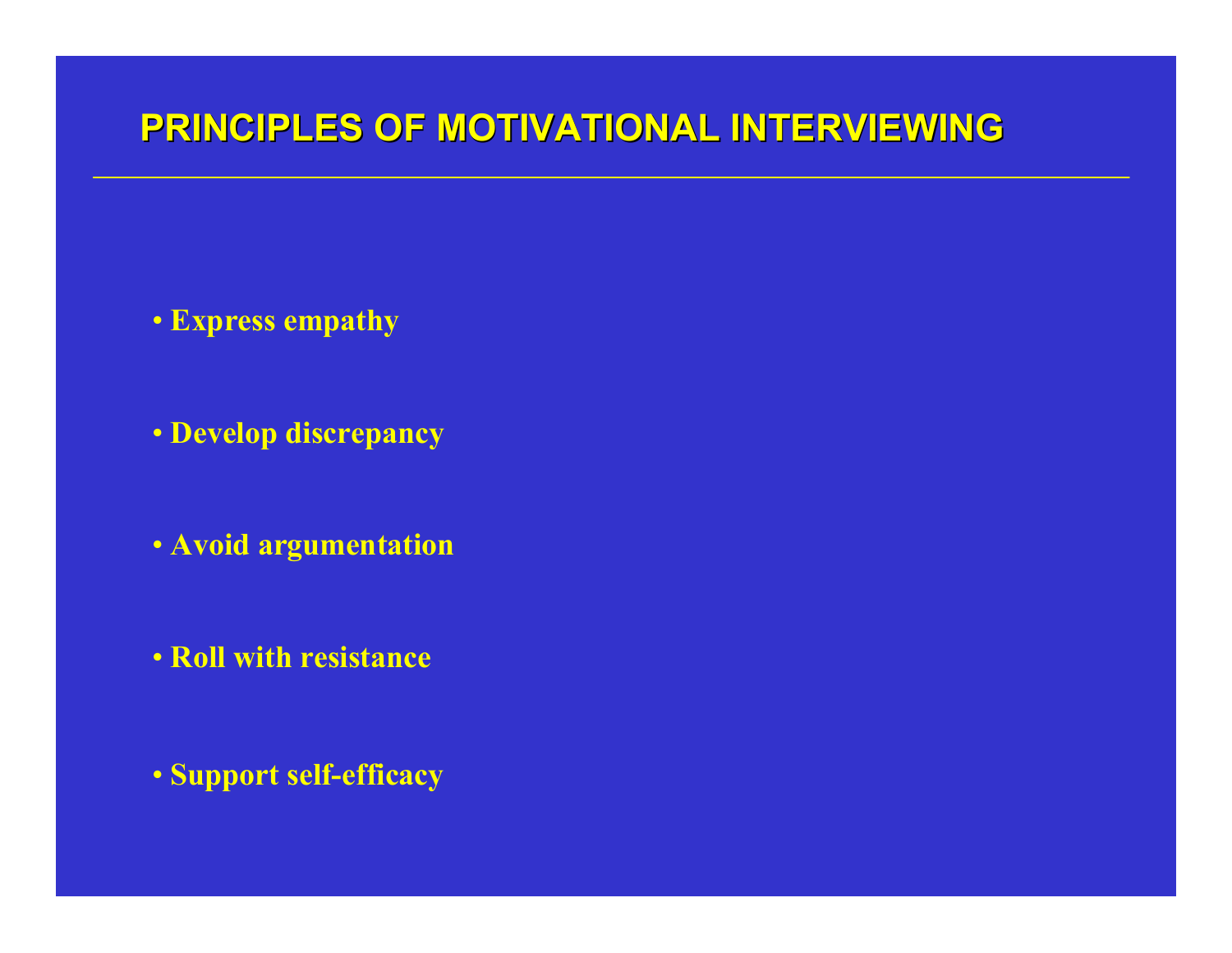## **EMPIRICAL STUDIES OF EMPIRICAL STUDIES OF MI EFFECTIVENESS FFECTIVENESS**

- **29 rando m assignment clini c a l t r i als**
- **17 wit h alcohol a nd/o r d rug users**
- **3 b a s i c ty p es o f studies** 
	- **MI vs. no tre atment control**
	- **MI vs. brief intervention**
	- **MI added to i ntensi ve treatment**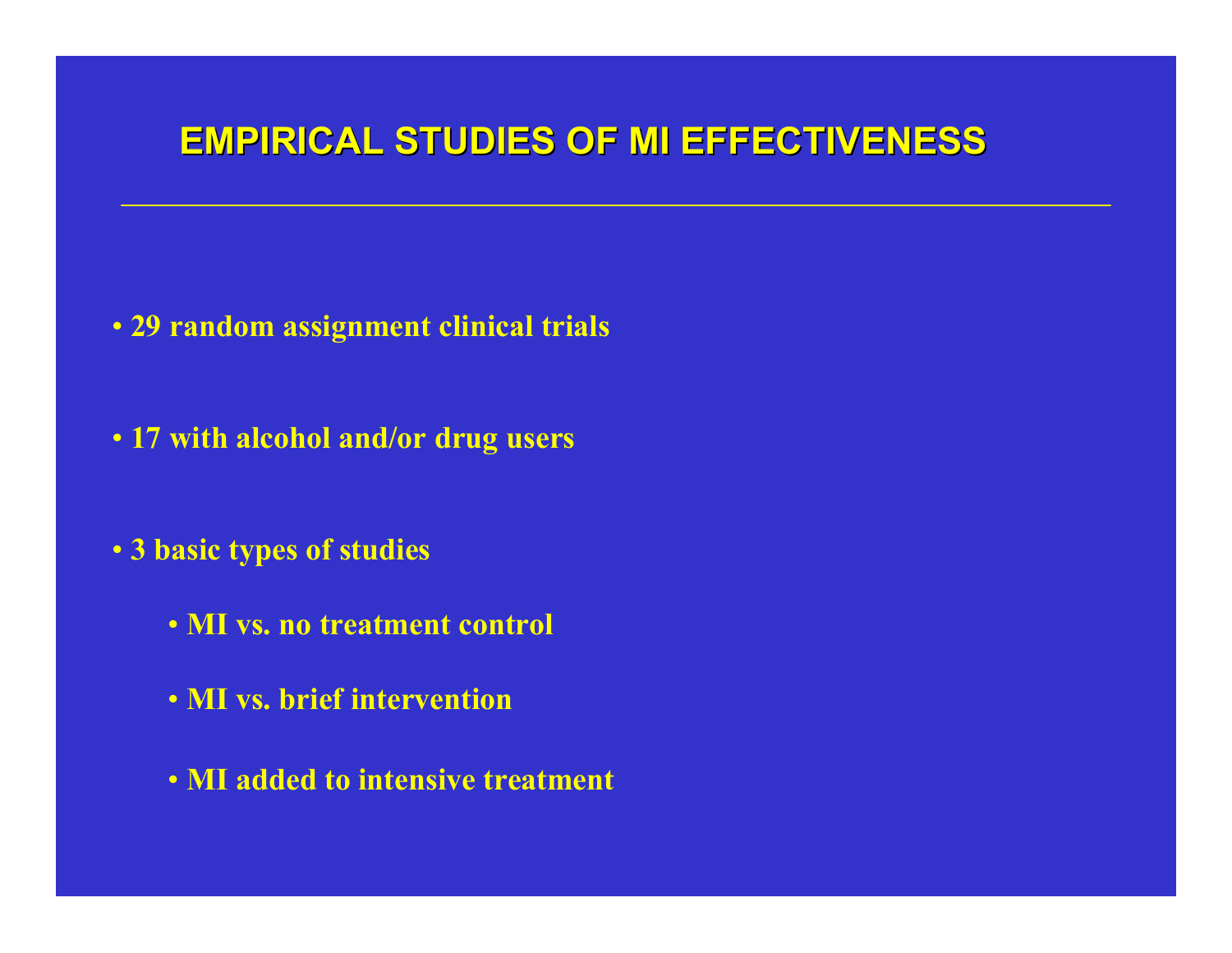# **EMPIRICAL SUPPORT FOR MI EMPIRICAL SUPPORT FOR MI**

• 73% of studies found MI was more effective than the control condition

- **Best evi dence for effectiveness was when MI was added tointensive treatment**
- **Less is kno wn about how MI works o r for whom**
- **Studies were conducted under carefully controlled conditions**